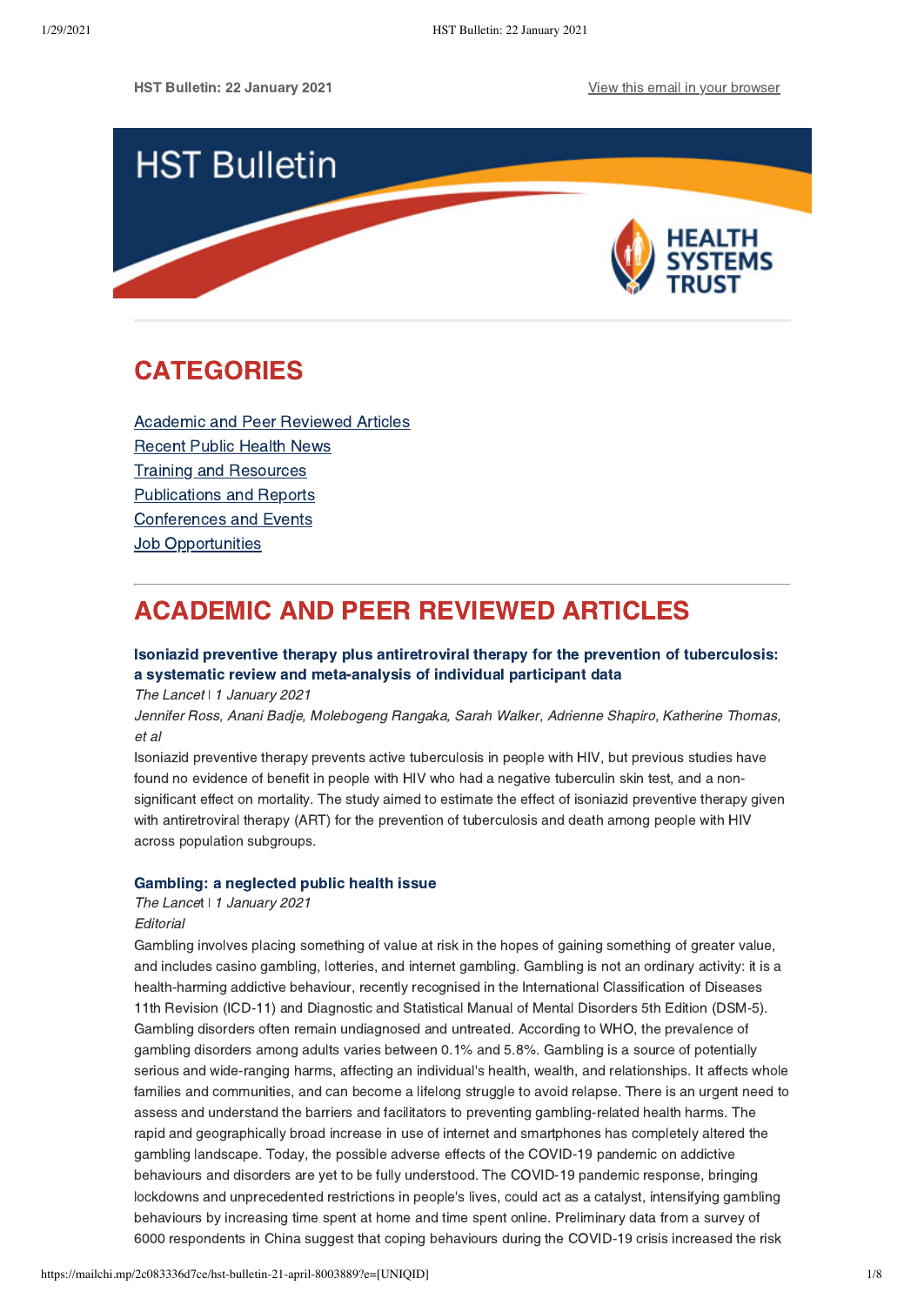for substance use disorders and internet addiction. An awareness of this growing public health issue could provide an opportunity to ensure public support to tackle gambling-related harms and protect the most vulnerable. In this issue of The Lancet Public Health, Heather Wardle and Sally McManus report results from a survey in young adults aged 16-24 years showing an association between gambling behaviour and suicidality (suicidal thoughts and suicide attempts)."In view of these data, it is crucial to improve screening and support services for people with gambling problems, either within primary care or in addiction treatment settings".

# [Predicting factors of elderly patients' discharge to home after rehabilitation in rural Japan:](https://www.rrh.org.au/journal/article/6406%C2%A0) a retrospective cohort study

## Rural and Remote Health | 7 January 2021

Ryuichi Ohta, Natsumi Maeki, Sokichi Maniwa, Koichi Miyakoshi

The aging of society continues to progress in Japan. As aging is more pronounced in rural than in urban societies, rehabilitation can contribute to rural elderly patients' discharge to home after hospitalization for various causes. The relationship between rural elderly patients' improvement of motor and cognitive function in relation to activities of daily life (ADL) through rehabilitation and their discharge to home has not been clarified in rural communities. The purpose of this study was to clarify whether an improvement of ADL can enable elderly hospitalized patients to discharge to their homes in a rural community.

# [Evaluating the African food supply against the nutrient intake goals set for preventing diet](https://journals.plos.org/plosone/article?id=10.1371/journal.pone.0245241%C2%A0)related non-communicable diseases: 1990 to 2017 trend analysis

### PLOS ONE | 11 January 2020

#### Samson Gebremedhin

Population intake goals intended to prevent diet-related non-communicable diseases (NCDs) have been defined for multiple nutrients. Yet, little is known whether the existing food supply in Africa is in conformity with these goals or not. We evaluated the African food balances against the recommendations for macronutrients, free sugars, types of fatty acids, cholesterol and fruits and vegetables over 1990 to 2017, and provided regional, sub-regional and country-level estimates.

## [Improving the quality of blood pressure measurements in an outpatient diabetes clinic](https://bmjopenquality.bmj.com/content/10/1/e000917%C2%A0) BMJ Journals ǀ 12 January 2021

Jennifer Iyengar, Matthew Johnson, Shafaq Khairi, Jessica Fennelly and Jennifer Wyckoff Hypertension is an important modifiable risk factor for cardiovascular disease in patients with diabetes. Despite established guidelines, the percentage of patients meeting the target blood pressure (BP) of <140/90 mm Hg in clinic remains suboptimal. In this project, we sought to improve BP measurement in an outpatient diabetes clinic. Two interventions were performed: (1) Changes were made to the timing of BP measurement during patient intake and (2) An electronic medical record (EMR) alert reminded staff to repeat BP if the initial reading was above target. Baseline data were collected on 4764 patients, with 72.5% meeting their BP target. After implementation of changes to the timing of BP measurement during patient intake, 73.3% of patients met the target (no significant change). However, after implementation of the EMR alert, there was a statistically significant improvement in patients meeting the target BP at 76.8% (p<0.01). This reduction was driven by the high percentage of patients with an initially elevated BP measurement that came down into goal range on repeat measurement. Those who remained above target despite multiple readings could be referred to a new pharmacist-led hypertension clinic to ensure adequate follow-up and medication adjustment. It is important to ensure that in clinic BP measurements are taken correctly and adhere to best practices. Use of a single in-clinic BP measurement may result in overtreatment of hypertension. While timing of BP measurement during patient intake was not important, repeating high BP measurements did improve the number of patients in an outpatient diabetes clinic meeting their BP target.

## [Keeping childhood immunisation rates stable during the COVID-19 pandemic](https://www.thelancet.com/journals/laninf/article/PIIS1473-3099(20)30991-9/fulltext%C2%A0)

#### The Lancet | 15 January 2021

Anani Badje, Molebogeng Rangaka, A Sarah Walker, Adrienne Shapiro, Katherine Thomas, et al Vaccination teams all over the world grew concerned about how to ensure stable childhood immunisation rates once local COVID-19 outbreaks turned into national outbreaks. Childhood immunisation team members in the Lothian area of Scotland were equally concerned. Lothian comprises Edinburgh and the surrounding area; it has a population of around 900 000 people and around 10 000 births per year. In previous years, attendance at the five routine vaccination appointments in children (aged 0–5 years) has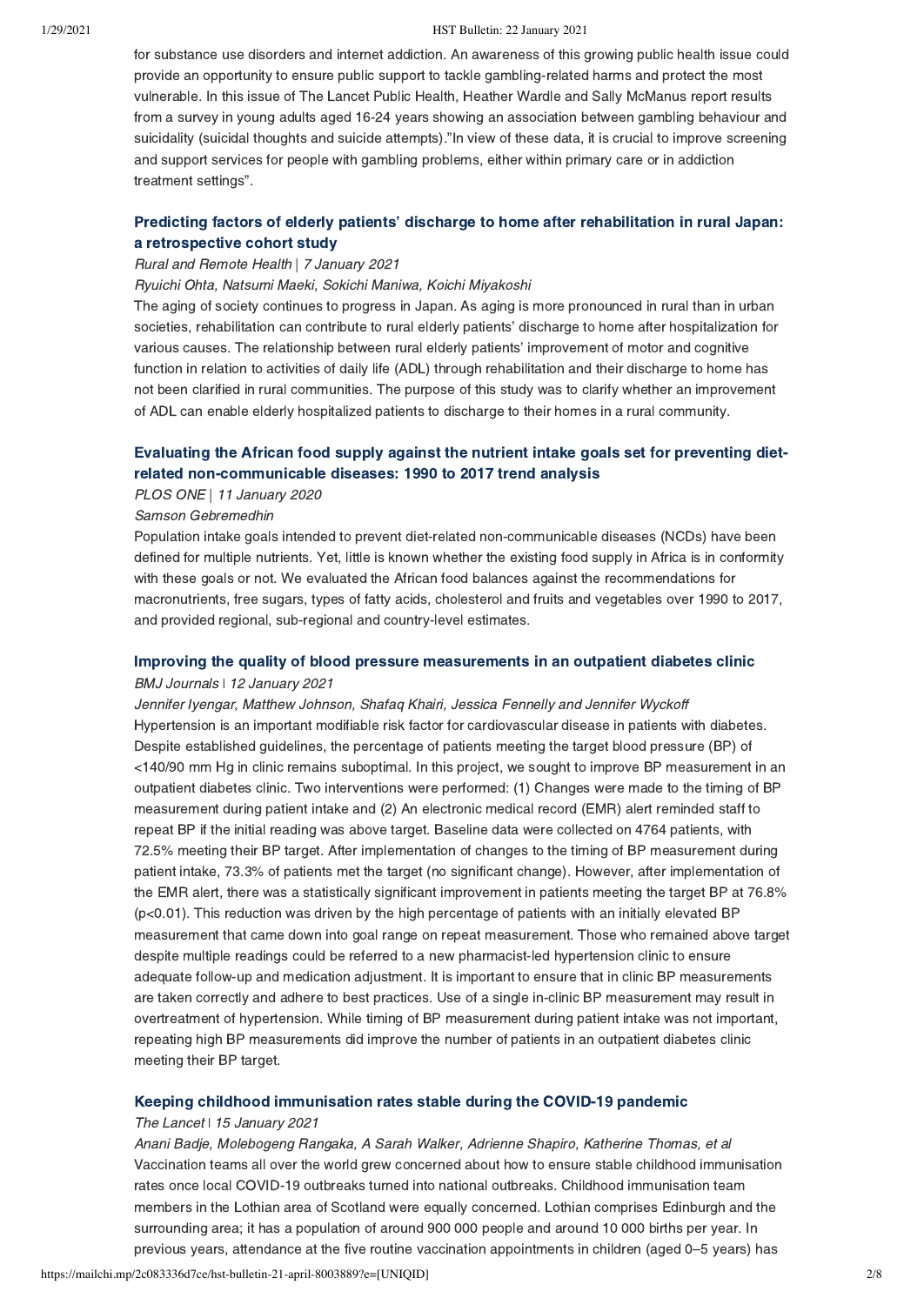been very high, leading to coverage of more than 95% (as recommended by WHO) for most vaccines. The adaptations mentioned in the study ensured the safe and successful delivery of vaccinations to children in Lothian, Scotland, during the first wave of the COVID-19 pandemic, as shown by stable clinic attendance rates in the region.

## [Non-Obstetric Safety of Epidurals \(NOSE\)](https://bmjopenquality.bmj.com/content/10/1/e000943%C2%A0)

## BMJ Journals | 15 January 2021

Fabian Alexander, Blyth Cook, Emma Millar, Flora Mclennan, Marc Janssens and Catherine Stretton Epidurals are a useful perioperative procedure for effective analgesia that allow early mobilisation after major surgery and help to minimise postoperative pulmonary, cardiovascular and thromboembolic complications. However, there are potential rare but life-changing complications such as an epidural haematoma. These require a high standard of post-epidural care for prompt recognition and prevention of permanent paralysis. Following a local critical incident of delayed diagnosis of an epidural haematoma in a patient after epidural catheter removal, a multidisciplinary team undertook a Quality Improvement (QI) project to improve epidural safety. To achieve this aim, it is essential that healthcare staff are aware of the early signs of neurological complications during and after epidurals and of what action to take in the event of a developing complication. The application of robust QI methodology has contributed to a sustained improvement in the healthcare staff competence (as measured using a pulse survey) at managing patients who have received perioperative epidurals. This increased from a baseline mean survey score of 38% on three surgical step down wards (general surgery, vascular and gynaecology) to 68% (averaged over the most recent 3 months of the project time frame). Educational interventions alone rarely lead to meaningful and lasting impact for all healthcare staff, due to high turnover of staff and shift working patterns. However, with multiple plan, do, study, act cycles, and a robust QI approach, there was also sustained improvement in process measures, including the occurrence of written handover from high dependency to the step down wards (baseline 33%–71%), ensuring the application of yellow epidural alert wristbands to make these patients readily identifiable (56%–86%), and early signs in improvement in reliability of motor block checks for 24 hours' post-catheter removal (47%–69%).

# [Challenges of a Supplemental Private Option Under National Health Insurance—](https://jamanetwork.com/journals/jamainternalmedicine/article-abstract/2775381) Observations From Australia

### JAMA Intern Med | 19 January 2021

## Bruce E. Landon, Shaun Larkin and Adam G. Elshaug

As the US debates possible policy paths to achieve affordable and sustainable universal health insurance coverage, there has been support for maintaining private choice in the market. Although private insurance is currently central to the US health care system, its potential role, if any, under alternative approaches to coverage expansion, such as Medicare for All, is less clear. Many countries with universal coverage maintain private insurance for services that are not covered. However, Australia is one of the few countries with universal government-sponsored insurance that actively promotes the use of parallel private insurance to supplement public coverage for services that are covered. Currently, about 44% of Australians have some form of private hospital insurance. In this article, the authors discuss the role of private hospital insurance in Australia, some of the benefits and drawbacks, and how the Australian example might inform US policy.

Challenges of a Supplemental Private Option Under National Health Insurance—Observations From Australia | Health Care Reform | JAMA Internal Medicine | JAMA Network

[\(Return to Top\)](#page-0-1)

# <span id="page-2-0"></span>RECENT PUBLIC HEALTH NEWS

# [Salim Abdool Karim: 'None of us are safe from Covid if one of us is not. We have mutual](https://www.theguardian.com/world/2021/jan/10/salim-abdool-karim-none-of-us-are-safe-from-covid-if-one-of-us-is-not-we-have-mutual-interdependence%C2%A0) interdependence'

### The Guardian | 10 January 2021

The face of South Africa's Covid science on why Africa has been hit less hard than Europe, the new variant in the region, and the danger of vaccine nationalism. The epidemiologist Salim Abdool Karim could be considered South Africa's Anthony Fauci. As co-chair of the South African Ministerial Advisory Committee on Covid-19, he is the government's top adviser on the pandemic and has become the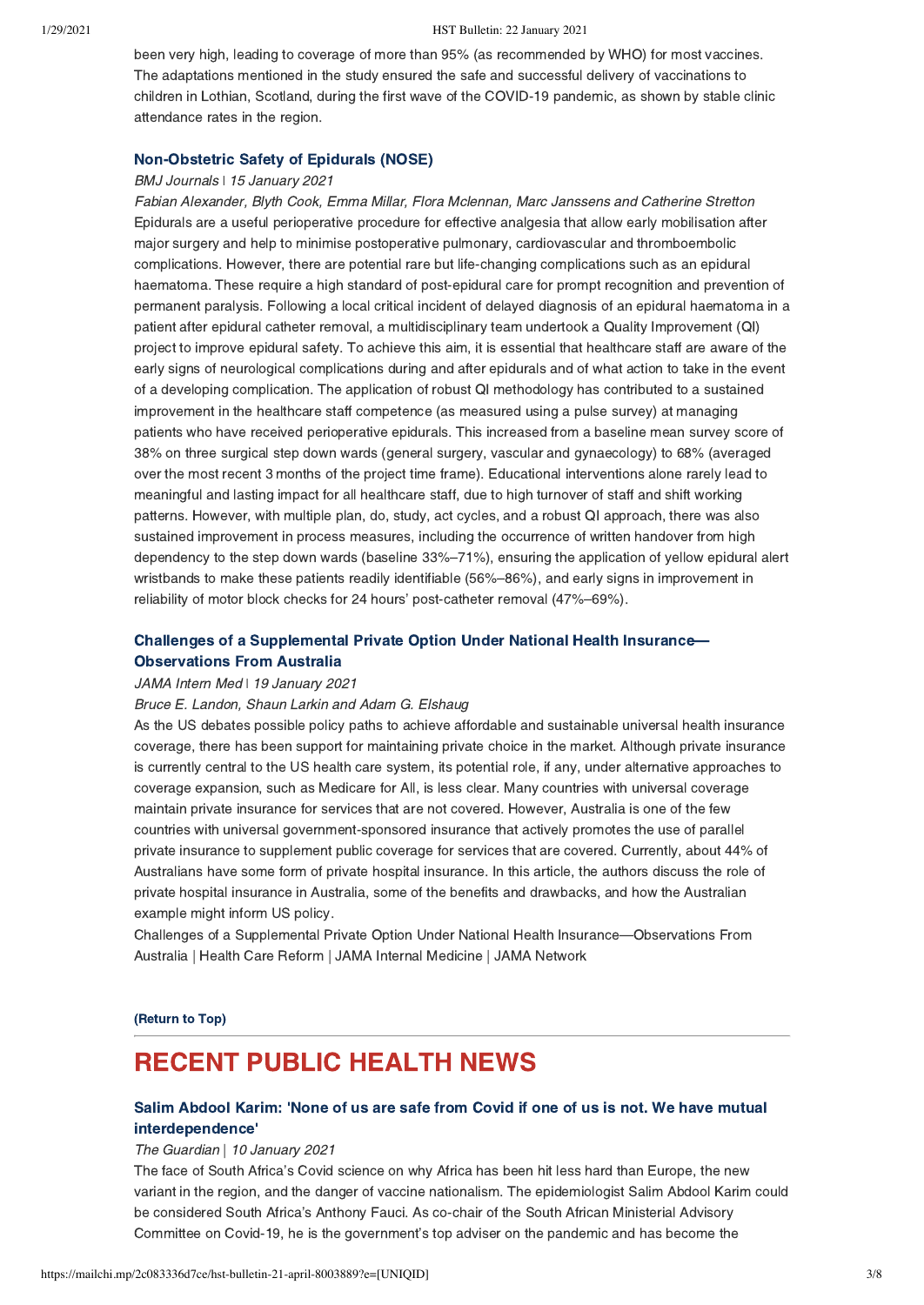country's face of Covid-19 science. He also sits on the Africa Task Force for Novel Coronavirus, overseeing the continent's response to the global crisis. Karim, who directs the Durban-based Centre for the Aids Programme of Research in South Africa and is a professor at Columbia University's Mailman School of Public Health, has long advocated for science and speaking truth to power. For three decades, along with his wife and scientific collaborator, Quarraisha Abdool Karim, he has been at the forefront of the fight against South Africa's substantial HIV and tuberculosis epidemics and in the early 2000s was one of the scientists who spoke out against the government's Aids denialism. Karim and Fauci, the US's leading infectious disease expert, were recently jointly awarded the 2020 John Maddox prize for "standing up for science during the coronavirus pandemic". The prize is given by the UK charity Sense About Science and the journal Nature. South Africa's president, Cyril Ramaphosa, recently announced new lockdown measures after the country hit 1m coronavirus cases – the first African nation to reach that total – and a new variant, 501.V2, arising there was found to be spreading rapidly. How worried are you? I am deeply concerned that this is now the dominant variant in South Africa and it is driving our second wave. We've gone from a situation where we had quite a stable virus to suddenly one with almost 20 mutations, three of which are in the most important part – the receptor binding domain which attaches to the human cell. And while we haven't found it is either more or less severe than the previous strain, it appears able to infect people more easily. We don't know how it came about – it is quite different from the UK variant, though they share one mutation [the N501Y mutation in the receptor binding domain] – and we need studies to tell us. But right now, our priority is bending the second wave…

#### [Wits scientists artificially infect mosquitoes with human malaria to advance treatment](https://www.wits.ac.za/news/latest-news/research-news/2021/2021-01/wits-scientists-artificially-infect-mosquitoes-with-human-malaria-to-advance-treatment.html%C2%A0)

### Wits University | 14 January 2021

Wits scientists and local and global partners have artificially infected mosquitoes with human malaria and identified a new chemical compound to treat malaria. Scientists at the Wits Research Institute for Malaria (WRIM) in partnership with the University of Pretoria and colleagues in the US, Spain and Switzerland have identified novel antiplasmodial lead compounds for mass drug administration and vector control to eliminate malaria. A vector refers to an organism that carries and transmits an infectious disease, as mosquitoes do malaria. Lead compounds are chemical compounds that show promise as treatment for a disease and may lead to the development of a new drug. Antiplasmodial lead compounds are those that counter parasites of the genus Plasmodium, which is the parasite that infects mosquitoes and causes malaria in people. The study findings were published in Nature Communications on 11 January 2021, at a time when malaria incidence generally peaks after the holiday season.

## [Will vaccines work against the new COVID variants? Scientists race to find out](https://bhekisisa.org/health-news-south-africa/2021-01-15-will-vaccines-work-against-the-new-covid-variants-scientists-race-to-find-out/)

#### Bhekisisa | 15 January 2021

As South Africa awaits the arrival of its first shipment of COVID vaccines there are growing concerns about a new coronavirus variant — known as 501Y.V2 — circulating in the country, and what the changes in the virus could mean for how well the jabs work. The new variant, which first emerged in the Eastern Cape in August, appears to spread much faster than the original form of the virus. President Cyril Ramaphosa said this week: "This explains the fact that many more people have become infected in a far shorter space of time." The number of daily infections during South Africa's current second COVID wave has surpassed those seen during the first wave — the highest number of daily infections during the first wave was 13 944 on 24 July last year compared to the latest highest number of recorded cases of 21 980 on 8 January. Although early research suggests that this new variant doesn't cause more severe illness than the original form of the virus, it does put more pressure on the health system because there are so many more cases which means hospitals get full quicker, Ramaphosa said. We break down how SARS-CoV-2 has changed and how that might impact South Africa's vaccine rollout.

#### [Remote learning is set to dramatically change the academic landscape](https://www.dailymaverick.co.za/article/2021-01-18-remote-learning-is-set-to-dramatically-change-the-academic-landscape/%C2%A0)

#### Maverick Citizen | 18 January 2021

The onset of the Covid-19 pandemic during the 2020 academic year saw almost all contact universities around the world faced with an urgent need to swiftly transition to an online, remote or blended approach to teaching and learning if there was to be any hope of salvaging the academic year. In doing so, institutions had to be cognisant of the needs and requirements of all stakeholders, including technical and academic staff, regulatory bodies, advisory boards, auditors, and many others. Most importantly, of course, were the needs of their students, who were presented with all manner of challenges, leading many to finally realise the multitude of difficulties that students are really faced with.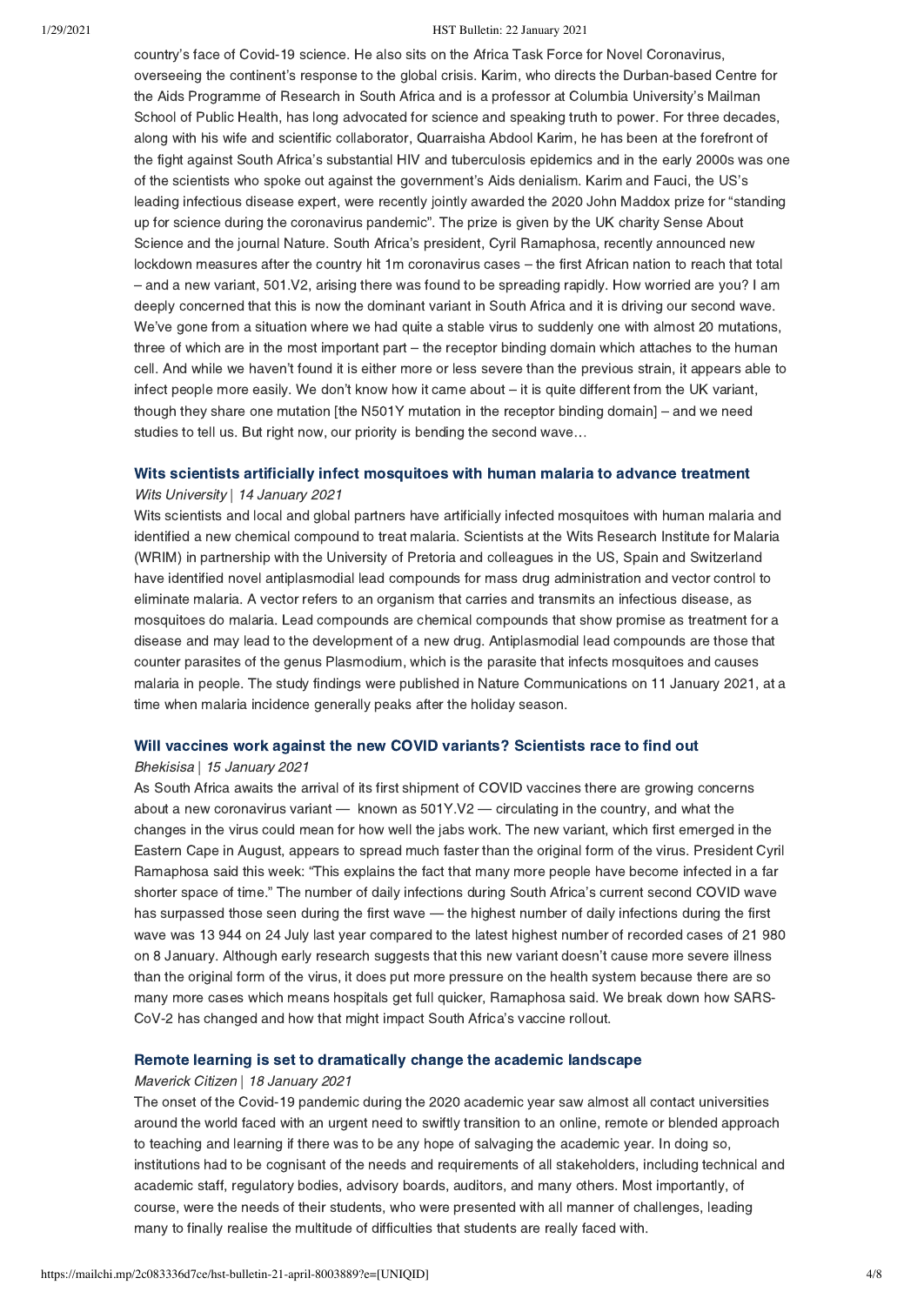## [COVID-19: insights and lessons with Prof Marc Mendelson](https://www.news.uct.ac.za/article/-2021-01-19-covid-19-insights-and-lessons-with-prof-marc-mendelson%C2%A0)

## University of Cape Town | 19 January 2021

"Without rapid vaccination of at least two thirds of the population, we (South Africa) are not going to get to population immunity, and without that, we will see another wave." This was according to Professor Marc Mendelson, who presented a virtual Summer School lecture titled "COVID-19 insights and lessons" on Saturday, 16 January 2021. Professor Mendelson is the head of the Division of Infectious Diseases and HIV Medicine at Groote Schuur Hospital, the immediate past president of the International Society for Infectious Diseases and the past president of the Federation of Infectious Diseases Societies of Southern Africa. South Africa is currently gripped by a second wave of COVID-19 infections, and scientists have identified a new variant – 501.V2 – which is driving the infection surge in the country. "[Globally], this pandemic has been the greatest challenge to the public health system that we've ever seen, and it's associated with a scientific endeavour that we have never seen before," Mendelson said. "We're definitely better off a year down the line, but there are a huge number of things that we need to answer. As a country we still face deep problems with severe issues around vaccine strategy, and we haven't even talked about vaccine denial."

#### [How Telehealth is making Healthcare More Inclusive for Millions](https://www.healthline.com/health-news/how-telehealth-is-making-healthcare-more-inclusive-for-millions)

#### Healthline | 19 January 2021

In the year since the COVID-19 pandemic emerged, telemedicine — healthcare appointments and consultations provided at home through video conferencing and mobile apps — has increasingly become the norm. To avoid long stays in waiting rooms, and out of caution over risk of possible COVID-19 exposure, people have viewed telehealth appointments as a method of maintaining contact with their health providers while staying safe. Beyond the appeal of attending a doctor's appointment from the comfort and safety of home, the telehealth phenomenon has, in some instances, made healthcare approachable and more accessible to people often stigmatized from the traditional medical system. Over the past year, as more providers have embraced this kind of technology, services have emerged specifically tailored to providing accessible, more inclusive care to women, LGBTQIA+ people, Black and brown communities, among many others. These services aim to offer alternatives to traditional sometimes exclusionary — healthcare settings. As we continue to navigate a world defined and reshaped by COVID-19, what role will telehealth continue to play, especially in addressing groups that have faced societal, cultural, economic, and even geographic barriers to quality care?

#### [Similar symptoms could see malaria pose more of a threat than Covid-19](https://www.iol.co.za/pretoria-news/news/similar-symptoms-could-see-malaria-pose-more-of-a-threat-than-covid-19-c3e464d8-16fe-4b16-b4ac-516e22f06891)

#### IOL | 19 January 2021

Malaria may pose a more immediate threat than Covid-19 because some of the symptoms of the two infections are similar, said co-founder of Goodbye Malaria, Sherwin Charles. He said malaria proved to be deadlier faster and it was therefore essential to test for both infections. "When comparing both diseases, malaria is the more immediate threat and should be tested for and treated first. That is not to say that you should disregard any Covid-19 precautions in the process, but malaria needs to be ruled out first."

# Young children infected with the coronavirus have one SIXTEENTH of the viral load of [over-80s - and rapid antigen tests 'are less sensitive for youngsters than adults', study](https://www.dailymail.co.uk/sciencetech/article-9160303/Children-infected-coronavirus-viral-load-16-TIMES-smaller-80s.html) claims

### dailymail.co.uk | 19 January 2021

Primary school-aged children infected with the coronavirus have much smaller viral loads than adults with Covid-19, a study has found. Viral load — the amount of virus a person harbours in their nose and throat — is believed by some scientists to be linked to transmissibility, although there is debate over these claims. Data from public health officials in the Netherlands reveals over-80s have a viral load 16 times bigger than children under the age of 12. Rapid antigen tests, like ones suggested for use in schools and airports, are also likely to be less accurate for children than adults, due to this smaller load, the researchers say.

## [Fauci: US to repeal anti-abortion rule on aid and join Covax vaccine scheme](https://www.theguardian.com/us-news/2021/jan/21/fauci-us-repeal-anti-abortion-rule-aid-join-covax-vaccine-scheme)

#### The Guardian | 21 January 2021

The Biden administration will repeal anti-abortion restrictions on American aid and join the international vaccine-sharing scheme Covax, Anthony Fauci has announced in remarks signalling a major turnaround in US global health policy. Fauci, the director of the National Institute of Allergy and Infectious Diseases, announced the changes in a speech to the World Health Organization on Thursday morning after being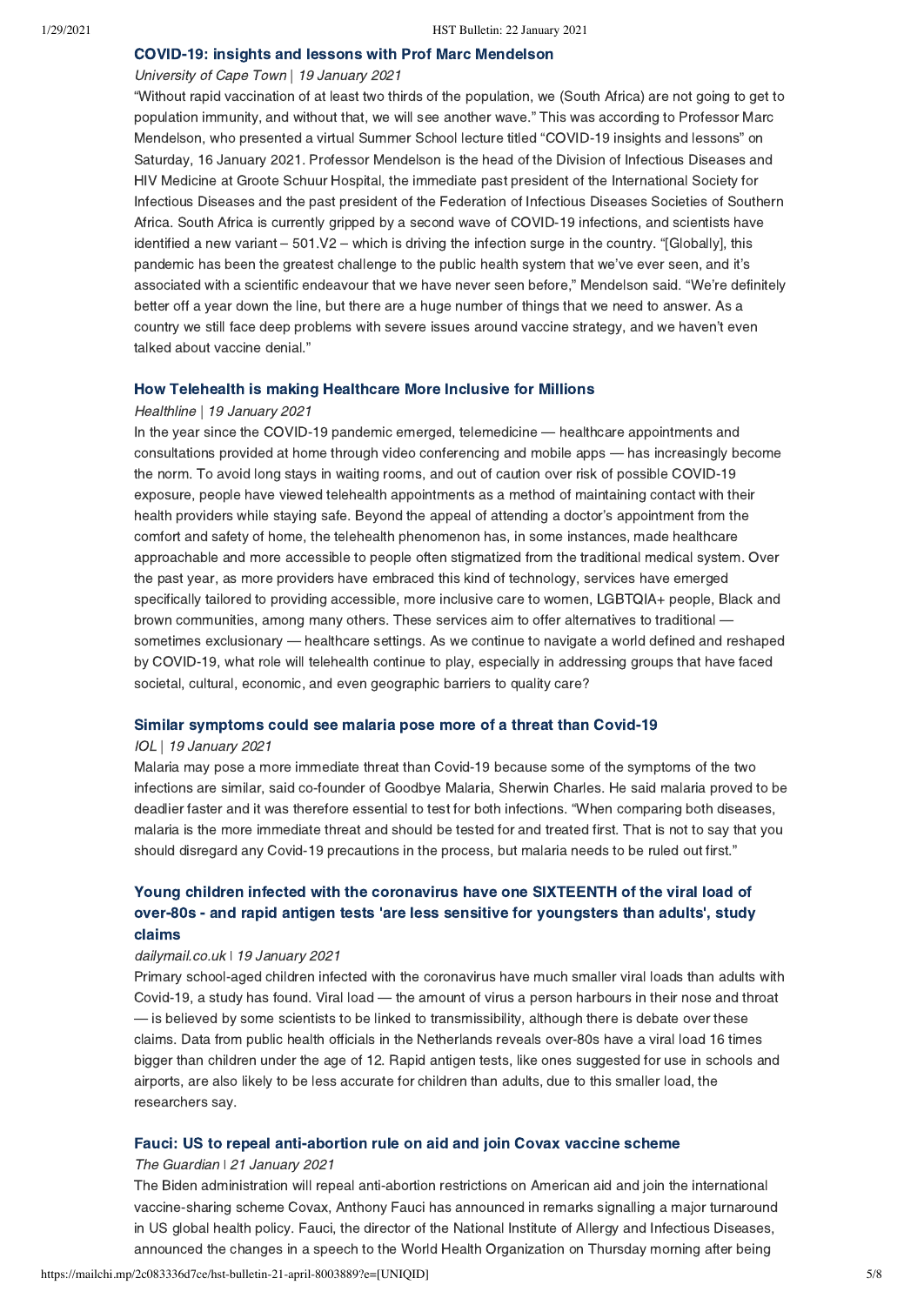chosen to head the US delegation to the global health group in one of the first acts of Joe Biden's presidency. "President Biden will be revoking the 'Mexico City policy' in the coming days as part of his broader commitment to protect women's health and advance gender equality at home and around the world," Fauci told the group's annual executive board meeting. The Mexico City policy, also known as the "global gag rule", bans foreign NGOs from performing or promoting abortions as a condition of receiving US family planning aid. Introduced by Ronald Reagan in 1984, it has been repealed by every Democratic president and reinstated by every Republic one since.

# [Asked and answered: Six things you need to know about the new COVID variant in South](https://bhekisisa.org/resources/2021-01-21-asked-and-answered-six-things-you-need-to-know-about-the-new-501y-v2-variant-in-south-africa/?utm_campaign=Bhekisisa-In-Your-Inbox&utm_medium=Email&utm_source=21-January-newsletter&utm_source=Bhekisisa+in+your+inbox&utm_campaign=53bd1d46da-Bhekisisa_Newsletter_21Jan2021&utm_medium=email&utm_term=0_cd2e6e958b-53bd1d46da-139508393&mc_cid=53bd1d46da&mc_eid=0f3cb9077c) **Africa**

### Bhekisisa | 21 January 2021

South Africa's department of health gathered the country's best and brightest for a virtual briefing on Monday evening. Here scientists presented the latest findings on a variant of the new coronavirus called 501Y.V2. This variant was first identified in South Africa in 2020 by a genomics team led by the KwaZulu-Natal Research Innovation and Sequencing Platform (KRISP) at the University of KwaZulu-Natal. Following the December announcement of the new variant, researchers have been working to answer key questions about what this means for South Africa's epidemic.

[\(Return to Top\)](#page-0-1)

# <span id="page-5-0"></span>TRAINING AND RESOURCES

## [Healthcare Technology in 4IR Short Learning Programme \(SLP\) April 2021](https://www.linkedin.com/posts/university-of-johannesburg_healthcare-technology-in-4ir-short-learning-activity-6757221018768576512-1W-v/%C2%A0)

Offered by the University of Johannesburg, this programme aims to develop knowledge of a spectrum of healthcare innovations and technologies that arise with the increasing automation of medical devices. Such knowledge is essential in determining the justifiability of promoting the implementation of health technology in 4IR within the South African setting.

## [Frequently Asked Questions about COVID-19](https://sacoronavirus.co.za/faqs/%C2%A0)

## [\(Return to Top\)](#page-0-1)

# PUBLICATIONS AND REPORTS

#### [2020 edition of the South African Health Review, now out!](https://www.hst.org.za/publications/Pages/SAHR2020.aspx%C2%A0)

The Health Systems Trust is proud to announce the official online release of one of its flagship publications, the 2020 edition of the South African Health Review (SAHR). Chapters in the Review provide information on the multitude of challenges associated with providing a seamless continuum of appropriate and adequate care for persons with disabilities in the public health sector. These challenges include human resource constraints, fragmented and under-resourced rehabilitation services, lack of appropriate assistive devices, and the adoption of an overwhelmingly medicalised approach to disability, all of which translate to poor availability, affordability and access to health services for persons living with disabilities. This results in many persons with disabilities being denied the opportunity to reach their full potential. Now live on HST's [website](https://www.hst.org.za/publications/Pages/SAHR2020.aspx%C2%A0).

#### [\(Return to Top\)](#page-0-1)

# <span id="page-5-1"></span>CONFERENCES AND EVENTS

# [Ending the neglect to attain the Sustainable Development Goals: a road map for neglected](https://who.zoom.us/webinar/register/WN_0-XfZsDjQTSpBsVaTIAS0Q) tropical diseases 2021-2030

Invitation to the World Health Organization's (WHO) Formal launch of "Ending the neglect to attain the Sustainable Development Goals: a road map for neglected tropical diseases 2021-2030"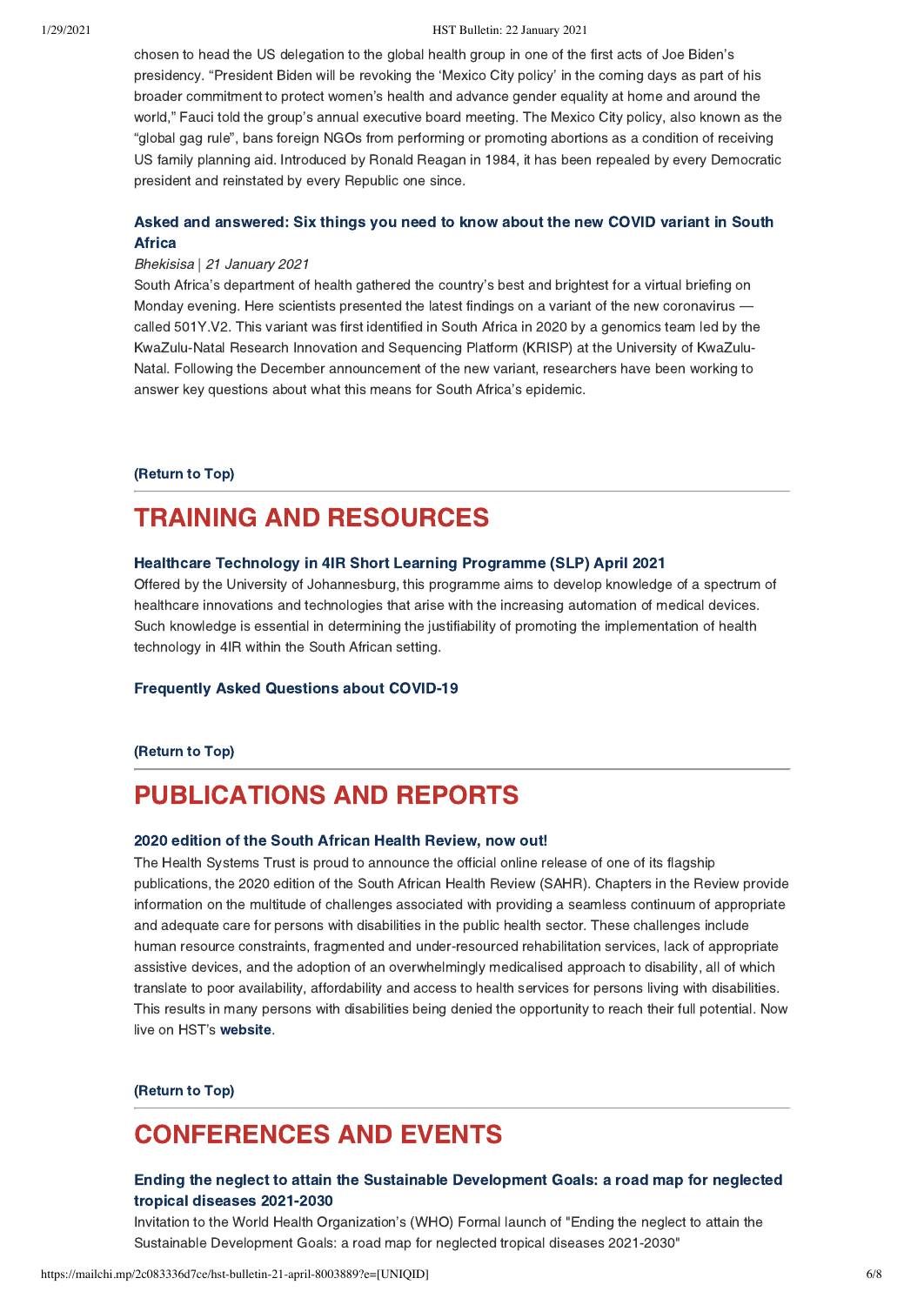## [HIVR4P conference](https://www.hivr4p.org/)

The 4th HIV Research for Prevention Conference (#HIVR4P // Virtual) is just one week away! There is still time left to register and take part in the global conference exploring the latest in biomedical HIV prevention research and implementation. With a combination of live, taped and on-demand presentations across four conference days (27 & 28 Jan and 3 & 4 Feb) HIVR4P // Virtual will include the world's leading HIV prevention researchers, implementers and advocates, along with the latest science in 29 research categories.

## [Invitation to free British Medical Association \(BMJ\) webinar on school closures and](http://ow.ly/Oi8a50Db2Bh) COVID-19

School closures have been a controversial issue from the start of the #COVID19 pandemic. Join international experts and invited guests, for this free webinar which will discuss all aspects of the issue. Full programme and registration here: <http://ow.ly/Oi8a50Db2Bh>.

## [International AIDS Society's \(IAS\) COVID-19 Conference: Prevention!](https://covid19.iasociety.org/%C2%A0)

Recognizing the urgent need to advance the COVID-19 pandemic response, the IAS COVID-19 Conference: Prevention will feature the latest in prevention related science, policy and practice. The conference will take place virtually on Tuesday, 2 February 2021 – and will include invited-speaker sessions and abstract presentations.

#### [\(Return to Top\)](#page-0-1)

# <span id="page-6-0"></span>JOB OPPORTUNITIES

[Health Systems Strengthening \(HSS\) Unit: Facility Team Leaders](https://www.hst.org.za/Pages/Facility-Team-Leaders-(5).aspx) Closing Date: 27 January 2021

[Area Monitoring and Evaluation Officer in eThekwini](https://www.hst.org.za/Pages/Area-Monitoring-And-Evaluation-Officers-eThekwini.aspx) Closing Date: 27 January 2021

## [District Training Co-ordinator](https://www.hst.org.za/Pages/District-Training-Co-ordinator-(HSS)-.aspx) Closing Date: 1 February 2021

[\(Return to Top\)](#page-0-1)



Copyright © 2019 HEALTH SYSTEMS TRUST, All rights reserved.

Our mailing address is: hst@hst.org.za

Want to change how you receive these emails? You can *[update your preferences](https://hst.us14.list-manage.com/profile?u=72d7614ab973e486252cafb97&id=ac4ca52ce0&e=[UNIQID])* or *unsubscribe from this list*